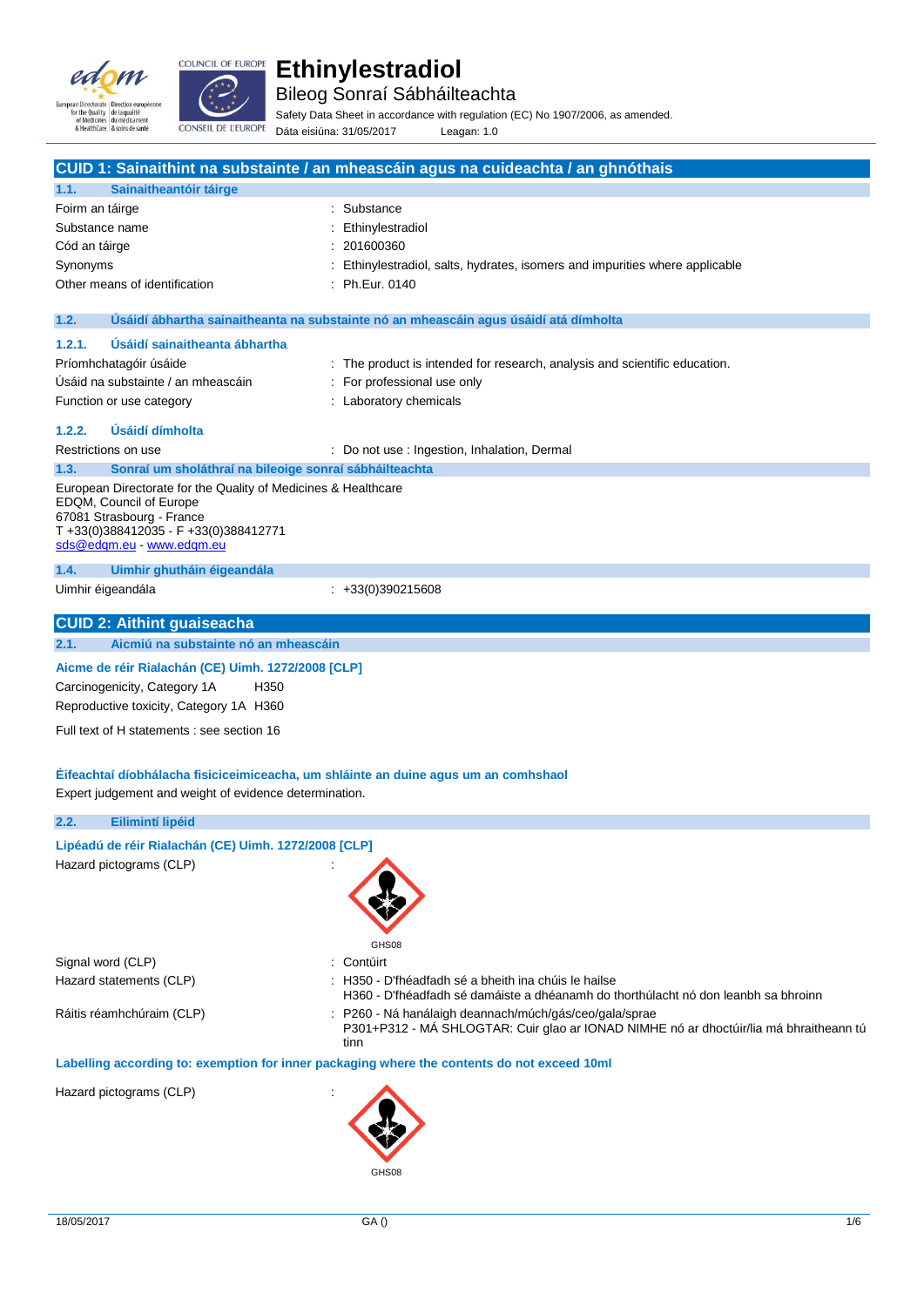Bileog Sonraí Sábháilteachta

Safety Data Sheet in accordance with regulation (EC) No 1907/2006, as amended.

## **2.3. Guaiseacha eile**

## Níl aon fhaisnéis bhreise ar fáil

## **CUID 3: Comhdhéanamh / faisnéis faoi chomhábhair**

**3.1. Substaint**

| Ainm             | Sainaitheantóir táirge | $\frac{9}{6}$ | Aicme de réir Rialachán (CE)<br>Uimh. 1272/2008 [CLP] |
|------------------|------------------------|---------------|-------------------------------------------------------|
| Ethinvlestradiol |                        | $\leq$ 100    | Carc. 1A. H350<br>Repr. 1A. H360                      |

Full text of H-statements: see section 16

| 3.2. | <b>Meascán</b>              |
|------|-----------------------------|
|      | Ní bhaineann le hábhar      |
|      |                             |
|      | CUID 4: Bearta garchabhrach |

| 4.1.                        | Cur síos ar na bearta garchabhrach                                   |                                                                                                                                        |
|-----------------------------|----------------------------------------------------------------------|----------------------------------------------------------------------------------------------------------------------------------------|
|                             | Bearta garchabhrach tar éis ionanálaithe                             | Move to fresh air. Assure fresh air breathing.                                                                                         |
| gcraiceann                  | Bearta garchabhrach tar éis teagmhála leis an                        | Wipe off as much as possible (using a clean, soft, absorbent material). Nigh le neart gallúnaí<br>agus uisce.                          |
| tsúil                       | Bearta garchabhrach tar éis teagmhála leis an                        | Rinse with water while holding the eyes wide open.                                                                                     |
|                             | Bearta garchabhrach tar éis iontógála                                | : Rinse mouth. Specific medical surveillance. Prolonged medical observation may be indicated.                                          |
| 4.2.                        |                                                                      | Na siomptóim agus na héifeachtaí is tábhachtaí, idir shiomptóim ghéarmhíochaine agus shiomptóim mhoillithe                             |
| Symptoms/effects            |                                                                      | Delayed adverse effects possible.                                                                                                      |
|                             | Siomptóim/gortuithe tar éis ionanálaithe                             | Insufficient data available.                                                                                                           |
| gcraiceann                  | Siomptóim/gortuithe tar éis teagmhála leis an                        | Insufficient data available.                                                                                                           |
| tsúil                       | Siomptóim/gortuithe tar éis teagmhála leis an                        | : Insufficient data available.                                                                                                         |
|                             | Siomptóim/gortuithe tar éis iontógála                                | : Symptoms may include dizziness, headache, nausea and loss of coordination.                                                           |
| 4.3.                        |                                                                      | Léiriú ar aon chóir leighis láithreach agus aon chóir speisialta atá ag teastáil                                                       |
|                             |                                                                      | Faigh comhairle/cúram liachta. If possible show this sheet, if not available show packaging or label. Active agent. Pharmaceutical.    |
|                             | <b>CUID 5: Bearta comhrac dóiteáin</b>                               |                                                                                                                                        |
| 5.1.                        | Meáin múchta                                                         |                                                                                                                                        |
|                             | Meáin oiriúnacha um múchadh                                          | : Extinguishing blanket.                                                                                                               |
| 5.2.                        | Guaiseacha speisialta a eascraíonn as an tsubstaint nó as an meascán |                                                                                                                                        |
| Guais dóiteáin              |                                                                      | : See Heading 2.2.                                                                                                                     |
| 5.3.                        | Comhairle do chomhraiceoirí dóiteáin                                 |                                                                                                                                        |
| Firefighting instructions   |                                                                      | Use extinguishing media appropriate for surrounding fire.                                                                              |
|                             | CUID 6: Bearta i gcás scaoileadh de thaisme                          |                                                                                                                                        |
| 6.1.                        |                                                                      | Réamhchúraimí pearsanta, trealamh cosanta agus nósanna imeachta éigeandála                                                             |
| Bearta ginearálta           |                                                                      | : Avoid any direct contact with the product. Do not breathe dust/fume/gas/mist/vapours/spray.                                          |
| 6.1.1.                      | Do phearsanra neamh-éigeandála                                       |                                                                                                                                        |
| <b>Emergency procedures</b> |                                                                      | Wear suitable protective clothing, gloves and eye or face protection.                                                                  |
| 6.1.2.                      | D'fhreagróirí éigeandála                                             |                                                                                                                                        |
|                             | Níl aon fhaisnéis bhreise ar fáil                                    |                                                                                                                                        |
| 6.2.                        | Réamhchúraimí comhshaoil                                             |                                                                                                                                        |
|                             | Níl aon fhaisnéis bhreise ar fáil                                    |                                                                                                                                        |
| 6.3.                        | Modhanna agus ábhar maidir le coimeád agus glanadh suas              |                                                                                                                                        |
| Modhanna um ghlanadh        |                                                                      | : Ensure waste is collected and contained. Clean thoroughly. Wash the non-recoverable<br>remainder with: Sodium hypochlorite solution. |
| 6.4.                        | Tagairt do chodanna eile                                             |                                                                                                                                        |
|                             | Níl aon fhaisnéis bhreise ar fáil                                    |                                                                                                                                        |
|                             |                                                                      |                                                                                                                                        |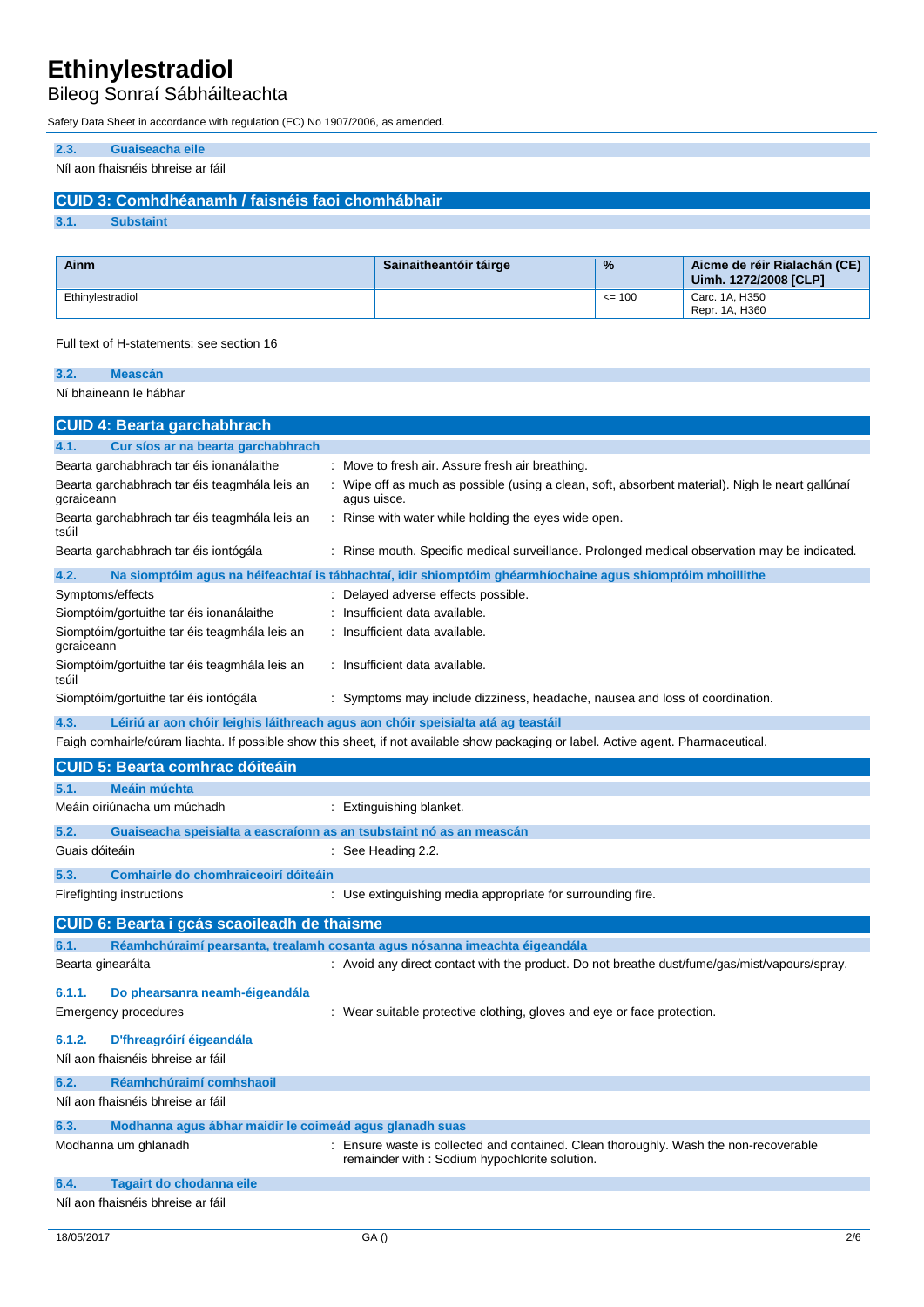## Bileog Sonraí Sábháilteachta

Safety Data Sheet in accordance with regulation (EC) No 1907/2006, as amended.

| <b>CUID 7: Láimhseáil agus stóráil</b>                                |                                                                                                                                                           |  |  |
|-----------------------------------------------------------------------|-----------------------------------------------------------------------------------------------------------------------------------------------------------|--|--|
| Réamhchúraimí maidir le láimhseáil shábháilte<br>7.1.                 |                                                                                                                                                           |  |  |
| Additional hazards when processed                                     | : The attention of the user is drawn to the risks possibly incurred by using the product for any<br>other purpose than that for which it was intended.    |  |  |
| Réamhchúraimí maidir le láimhseáil shábháilte                         | Material should be handled with caution. Avoid any direct contact with the product. Material<br>should be handled in a laboratory hood whenever possible. |  |  |
| Bearta sláinteachais                                                  | : Handle in accordance with good industrial hygiene and safety procedures.                                                                                |  |  |
| Coinníollacha stórála sábháilte, lena n-áirítear aon neamhluí<br>7.2. |                                                                                                                                                           |  |  |
| <b>Technical measures</b>                                             | : Comply with applicable regulations.                                                                                                                     |  |  |
| Coinníollacha stórála                                                 | : Stóráil faoi ghlas.                                                                                                                                     |  |  |
| Úsáid shonrach deiridh nó úsáid sonracha deiridh<br>7.3.              |                                                                                                                                                           |  |  |
| See Heading 1.                                                        |                                                                                                                                                           |  |  |
| <b>OUD 0. District Lease Lie Lease the international contract</b>     |                                                                                                                                                           |  |  |

## **CUID 8: Rialuithe nochta / cosaint phearsanta 8.1. Paraiméadair rialaithe**

Níl aon fhaisnéis bhreise ar fáil

### **8.2. Rialuithe nochta**

#### **Rialuithe iomchuí innealtóireachta:**

Keep in a well-ventilated room. Use only in a exhaust booth with integrated air filter. High efficiency particulate air filter (HEPA filter).

#### **Cosaint lámha:**

Chemically resistant protective gloves. EN 374

#### **Cosaint súl:**

Safety glasses. DIN EN 166

## **Cosaint chraicinn agus choirp:**

Use chemically protective clothing. DIN EN 13034

#### **Cosaint riospráide:**

Dust production: dust mask with filter type P3. DIN EN 140 & 149. Liquid product : Aerosol mask. Wear breathing apparatus if exposed to vapours/dusts/aerosols

| <b>CUID 9: Airíonna fisiceacha agus ceimiceacha</b>                   |                         |  |  |
|-----------------------------------------------------------------------|-------------------------|--|--|
| Faisnéis bunaithe ar bhunairíonna fisiceacha agus ceimiceacha<br>9.1. |                         |  |  |
| Staid fhisiceach                                                      | : Solid                 |  |  |
| Dealramh                                                              | Powder.                 |  |  |
| Dath                                                                  | : Níl sonraí ar fáil.   |  |  |
| <b>Boladh</b>                                                         | Ní bhaineann le hábhar. |  |  |
| Tairseach bolaidh                                                     | Níl sonraí ar fáil.     |  |  |
| рH                                                                    | : Níl sonraí ar fáil.   |  |  |
| Ráta galaithe coibhneasta (aicéatáit bhúitile=1)                      | : Níl sonraí ar fáil.   |  |  |
| Leáphointe                                                            | : Níl sonraí ar fáil.   |  |  |
| Reophointe                                                            | : Níl sonraí ar fáil.   |  |  |
| Fiuchphointe                                                          | : Níl sonraí ar fáil.   |  |  |
| Splancphointe                                                         | : Níl sonraí ar fáil.   |  |  |
| Teocht uath-adhainte                                                  | : Níl sonraí ar fáil.   |  |  |
| Teocht dianscaoilte                                                   | : Níl sonraí ar fáil.   |  |  |
| Inadhainteacht (soladach, gás)                                        | : Níl sonraí ar fáil.   |  |  |
| Galbhrú                                                               | Níl sonraí ar fáil.     |  |  |
| Galdlús coibhneasta ag 20 °C                                          | Níl sonraí ar fáil.     |  |  |
| Dlús coibhneasta                                                      | Níl sonraí ar fáil.     |  |  |
| Intuaslagthacht                                                       | : Uisce: $< 0.1$ g/l    |  |  |
| Comhéifeacht rannach ochtanól/uisce (Log<br>Pow)                      | : Níl sonraí ar fáil.   |  |  |
| Slaodacht, cinéimiteach                                               | : Níl sonraí ar fáil.   |  |  |
| Slaodacht, dinimiciúil                                                | Níl sonraí ar fáil.     |  |  |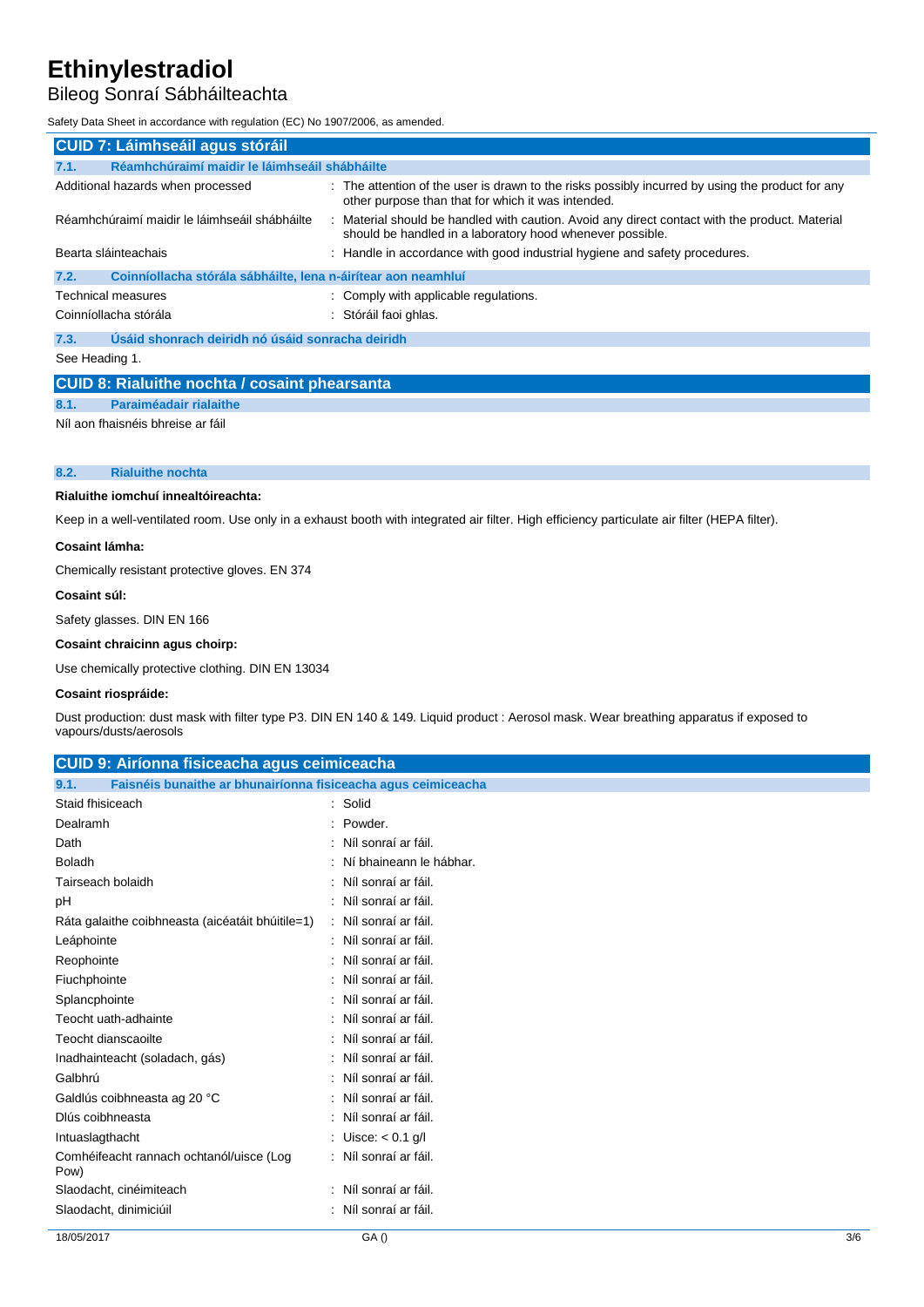## Bileog Sonraí Sábháilteachta

Safety Data Sheet in accordance with regulation (EC) No 1907/2006, as amended.

|       | $3000, 2000$ and $3000$ and $300$ and $300$ and $300$ and $300$ and $300$ and $300$ and $300$ and $300$ |                       |  |  |
|-------|---------------------------------------------------------------------------------------------------------|-----------------------|--|--|
|       | Airíonna pléascacha                                                                                     | : Níl sonraí ar fáil. |  |  |
|       | Airíonna ocsaídiúcháin                                                                                  | : Níl sonraí ar fáil. |  |  |
|       | Teorainneacha pléascacha                                                                                | : Níl sonraí ar fáil. |  |  |
| 9.2.  | <b>Faisnéis eile</b>                                                                                    |                       |  |  |
|       | Níl aon fhaisnéis bhreise ar fáil                                                                       |                       |  |  |
|       | <b>CUID 10: Cobhsaíocht agus imoibríocht</b>                                                            |                       |  |  |
| 10.1. | <b>Imoibríocht</b>                                                                                      |                       |  |  |
|       | Stable under normal conditions.                                                                         |                       |  |  |
| 10.2. | <b>Cobhsaíocht cheimiceach</b>                                                                          |                       |  |  |
|       | Níl aon fhaisnéis bhreise ar fáil                                                                       |                       |  |  |
| 10.3. | D'fhéadfadh a bheith ina chúis le fhrithghníomhartha guaiseacha                                         |                       |  |  |
|       | Níl aon fhaisnéis bhreise ar fáil                                                                       |                       |  |  |
| 10.4. | Coinníollacha lena seachaint                                                                            |                       |  |  |
|       | Níl aon fhaisnéis bhreise ar fáil                                                                       |                       |  |  |
| 10.5. | Ábhair neamh-chomhoiriúnacha                                                                            |                       |  |  |
|       | None under normal use. See Heading 7.                                                                   |                       |  |  |
| 10.6. | Táirgí dianscaoilte guaiseacha                                                                          |                       |  |  |
|       | When heated to decomposition, emits dangerous fumes.                                                    |                       |  |  |
|       | <b>CUID 11: Faisnéis thocsaineolaíoch</b>                                                               |                       |  |  |
| 11.1. | Faisnéis faoi éifeachtaí tocsaineolaíochta                                                              |                       |  |  |

| Géarthocsaineacht                                       | Not classified                                                                            |  |
|---------------------------------------------------------|-------------------------------------------------------------------------------------------|--|
| Ethinylestradiol                                        |                                                                                           |  |
| LD50 ó bhéal francach                                   | > 2000 mg/kg                                                                              |  |
| Creimeadh/greannú craicinn                              | : Not classified (Lack of data)                                                           |  |
| Damáiste/greannú tromchúiseach súl                      | : Not classified (Lack of data)                                                           |  |
| logrú riospráide nó craicinn                            | : Not classified (Bunaithe ar shonraí atá ar fáil, ní chomhlíontar na critéir aicmithe.)  |  |
| Só-ghineacht ghaiméite                                  | : Not classified (Lack of data)                                                           |  |
| Carcanaigineacht                                        | D'fhéadfadh sé a bheith ina chúis le hailse.                                              |  |
| Tocsaineacht atáirgthe                                  | D'fhéadfadh sé damáiste a dhéanamh do thorthúlacht nó don leanbh sa bhroinn.<br>$\bullet$ |  |
| Tocsaineacht sain-spriocorgáin (aon nochtadh<br>amháin) | Not classified<br>÷                                                                       |  |
| Tocsaineacht sain-spriocorgáin (ilnochtadh)             | : Not classified                                                                          |  |
| Guais asúite                                            | : Not classified (Bunaithe ar shonraí atá ar fáil, ní chomhlíontar na critéir aicmithe.)  |  |

|                                   | <b>CUID 12: Faisnéis éiceolaíochta</b> |                                                      |  |  |
|-----------------------------------|----------------------------------------|------------------------------------------------------|--|--|
| 12.1.                             | <b>Tocsaineacht</b>                    |                                                      |  |  |
|                                   | Éiceolaíocht - ginearálta              | : Hazardous waste. Use suitable disposal containers. |  |  |
| 12.2.                             | Inchoimeádachas agus díghrádaitheacht  |                                                      |  |  |
|                                   | Níl aon fhaisnéis bhreise ar fáil      |                                                      |  |  |
| 12.3.                             | Acmhainneacht bhithbhailitheach        |                                                      |  |  |
| Níl aon fhaisnéis bhreise ar fáil |                                        |                                                      |  |  |
| 12.4.                             | Soghluaisteacht san ithir              |                                                      |  |  |
| Níl aon fhaisnéis bhreise ar fáil |                                        |                                                      |  |  |
| 12.5.                             | Torthaí an mheasúnaithe PBT agus vPvB  |                                                      |  |  |
|                                   | Níl aon fhaisnéis bhreise ar fáil      |                                                      |  |  |
| 12.6.                             | Éifeachtaí díobhálacha eile            |                                                      |  |  |
|                                   |                                        | Níl aon fhaisnéis bhreise ar fáil                    |  |  |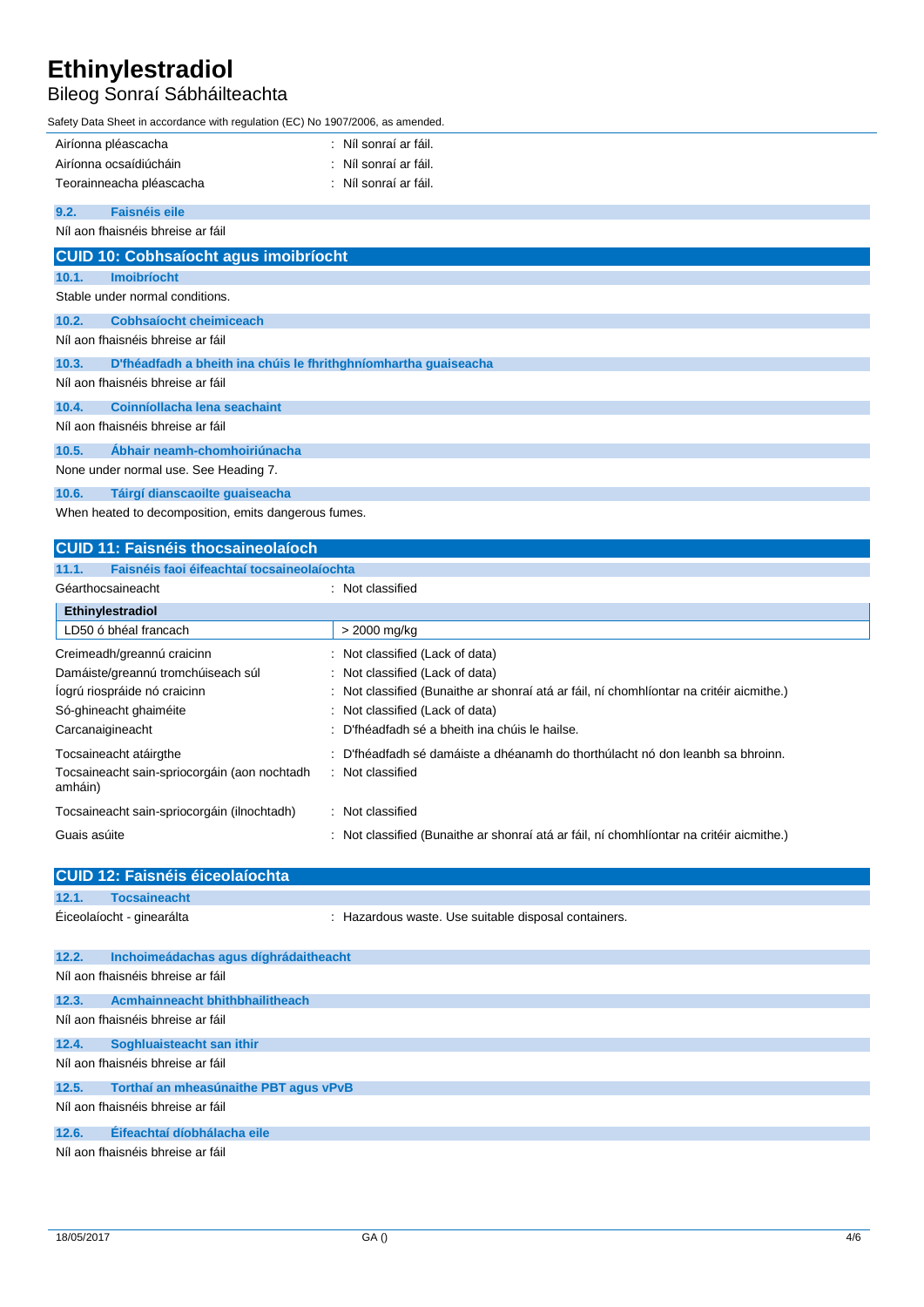## Bileog Sonraí Sábháilteachta

Safety Data Sheet in accordance with regulation (EC) No 1907/2006, as amended.

## **CUID 13: Breithnithe diúscartha**

**13.1. Modhanna cóireála dramhaíola**

Regional legislation (waste) : Dispose in a safe manner in accordance with local/national regulations.

## **CUID 14: Faisnéis Iompair**

| In accordance with ADR / IATA / IMDG   |                        |                        |  |
|----------------------------------------|------------------------|------------------------|--|
| <b>ADR</b>                             | <b>IMDG</b>            | <b>IATA</b>            |  |
| 14.1.<br><b>Uimhir UN</b>              |                        |                        |  |
| Ní bhaineann le hábhar                 | Ní bhaineann le hábhar | Ní bhaineann le hábhar |  |
| Ainm seolta ceart UN<br>14.2.          |                        |                        |  |
| Ní bhaineann le hábhar                 | Ní bhaineann le hábhar | Ní bhaineann le hábhar |  |
| Ní bhaineann le hábhar                 | Ní bhaineann le hábhar | Ní bhaineann le hábhar |  |
|                                        |                        |                        |  |
| 14.3.<br>Aicme nó aicmí quaise iompair |                        |                        |  |
| Ní bhaineann le hábhar                 | Ní bhaineann le hábhar | Ní bhaineann le hábhar |  |
| Ní bhaineann le hábhar                 | Ní bhaineann le hábhar | Ní bhaineann le hábhar |  |
| 14.4.<br>Grúpa pacála                  |                        |                        |  |
| Ní bhaineann le hábhar                 | Ní bhaineann le hábhar | Ní bhaineann le hábhar |  |
| Guaiseacha comhshaoil<br>14.5.         |                        |                        |  |
| Ní bhaineann le hábhar                 | Ní bhaineann le hábhar | Ní bhaineann le hábhar |  |
|                                        |                        |                        |  |

### **14.6. Réamhchúraimí speisialta don úsáideoir**

## **- Iompar ar talamh**

Ní bhaineann le hábhar

## Ní bhaineann le hábhar

**- Iompar ar muir**

#### **- Aeriompar**

Ní bhaineann le hábhar

**14.7. Iompar ar an mórchóir i gcomhréir le hIarscríbhinn II a ghabhann le MARPOL agus an Cód IBC**

## Ní bhaineann le hábhar

#### **CUID 15: Faisnéis rialála**

**15.1. Rialacháin/reachtaíocht sábháilteacht, sláinte agus chomhshaoil a bhaineann go sonrach leis an tsubstaint nó an meascán**

#### **15.1.1. Rialacháin de chuid an AE**

No REACH Annex XVII restrictions Ethinylestradiol is not on the REACH Candidate List Ethinylestradiol is not on the REACH Annex XIV List

## **15.1.2. Rialacháin náisiúnta**

Níl aon fhaisnéis bhreise ar fáil

## **15.2. Measúnú sábháilteachta ceimicí**

Níl aon fhaisnéis bhreise ar fáil

## **CUID 16: Faisnéis eile**

### Full text of H- and EUH-statements:

| Carc. 1A | Carcinogenicity, Category 1A                                                |
|----------|-----------------------------------------------------------------------------|
| Repr. 1A | Reproductive toxicity, Category 1A                                          |
| H350     | D'fhéadfadh sé a bheith ina chúis le hailse                                 |
| H360     | D'fhéadfadh sé damáiste a dhéanamh do thorthúlacht nó don leanbh sa bhroinn |

SDS EU (REACH Annex II)